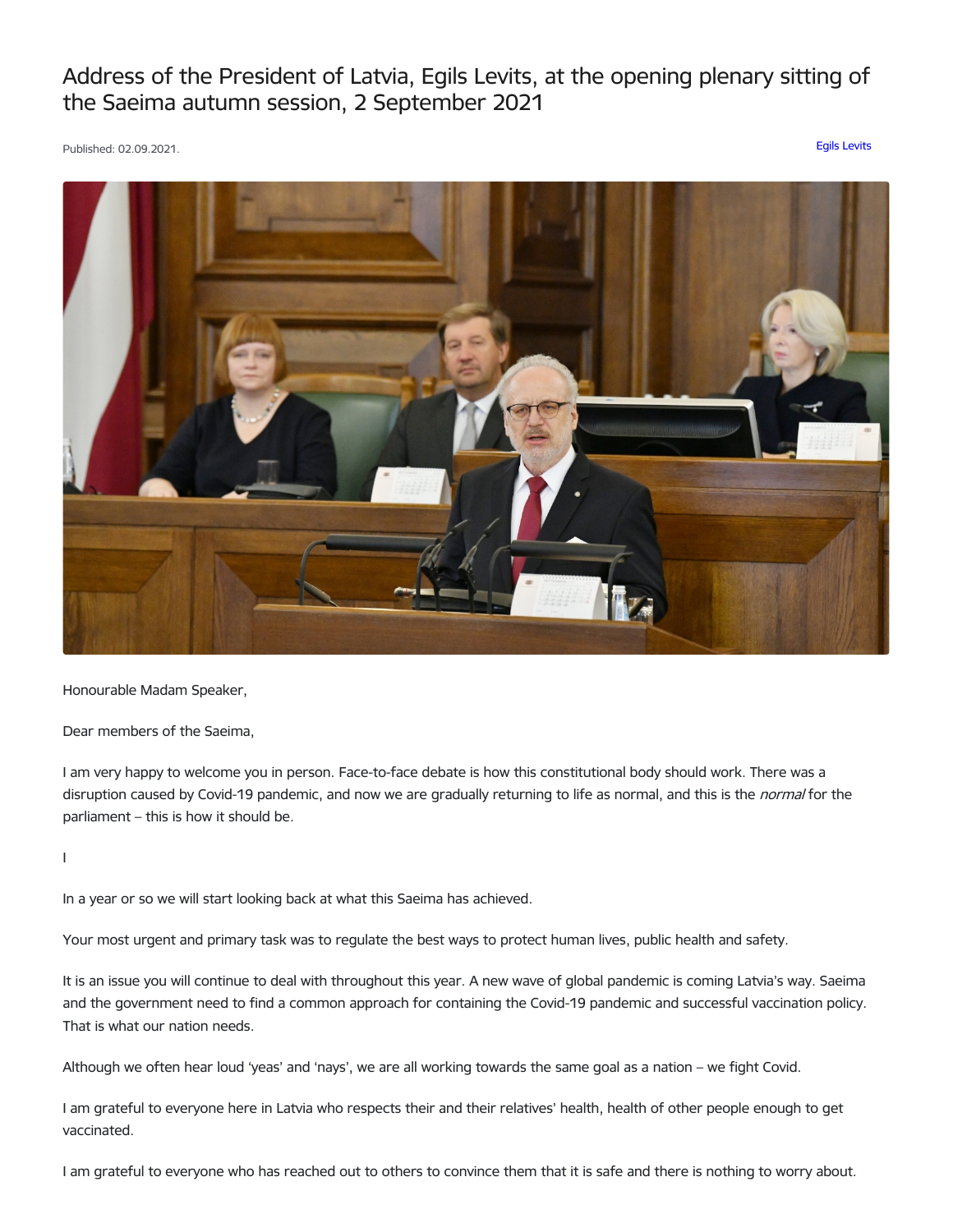We, of course, know why people worry. And we should not reject them for that. We must go through this crisis together and take care of each other together.

Containment of Covid-19 and maximum coverage of voluntary vaccination is the goal that the whole nation should support.

Pope Francis described it most elegantly: 'Vaccination is a simple but profound way of promoting the common good and caring for each other.'

Dear MPs,

We cannot afford to take another year of good education way from our children and a year of good business away from our companies.

I have therefore devised the following national pandemic response policy principles.

First, we need a flexible national policy. Situation is very fluid. Government must make decisions based on infection rate, most recent scientific findings and experience of European and other countries.

Saeima must adopt a law mandating Cabinet of Ministers and local governments to enforce special rules for various Covid-19 containment and public health protection scenarios.

Second, there are fields where centralised rules need to be applied universally and areas where decisions should preferably be made at a decentralised level. Law should give the Cabinet of Ministers mandate to apply comprehensive vaccination rules to specific professions, for example, social and medical workers, teachers, or specific service providers, for example, cultural institutions and cafes. But all these rules need to be discussed and adopted by the cabinet separately.

Saeima should also delegate decentralised decision-making to local governments and services, for example, allowing municipalities to decide whether to keep schools and nurseries open depending on the number of new cases.

Third, those with compatible certificates should be allowed to attend various events and use different services.

Differentiated strategy does not contradict the European Convention on Human Rights, as European Court of Human Rights recently ruled in a similar case. It meets legal standards and is proportionate, adequately respecting the rights and interests of vaccinated people who had chosen to reduce the infection risk for themselves and others.

Fourth, availability of vaccines, and universal access to vaccines, means we can avoid a shutdown of the economy that we experienced last winter.

That would only be done if new cases spike and healthcare system runs out of resources and comes under the risk of a collapse.

Fifth, we must work towards repeated immunisation of already vaccinated persons and offer a third (additional) dose of vaccine to those looking to boost their immunity. This means Latvia should already start working on vaccine procurements. I know that we already have the necessary doses. By the way, Lithuania is currently also considering similar steps. So, we need to keep monitoring what is happening around us.

II

Ladies and gentlemen,

We are constantly talking about the pandemic as if this was the only priority that we have. But there are still other challenges we need to tackle in Latvia. And most important are those that influence our strategic development at the national level.

Prolonged crisis is particularly stressful and may cause negativity. That is human nature. My activities and work of the parliament and government have come under a lot of criticism. That is the unfortunate downside of leading an institution during a crisis.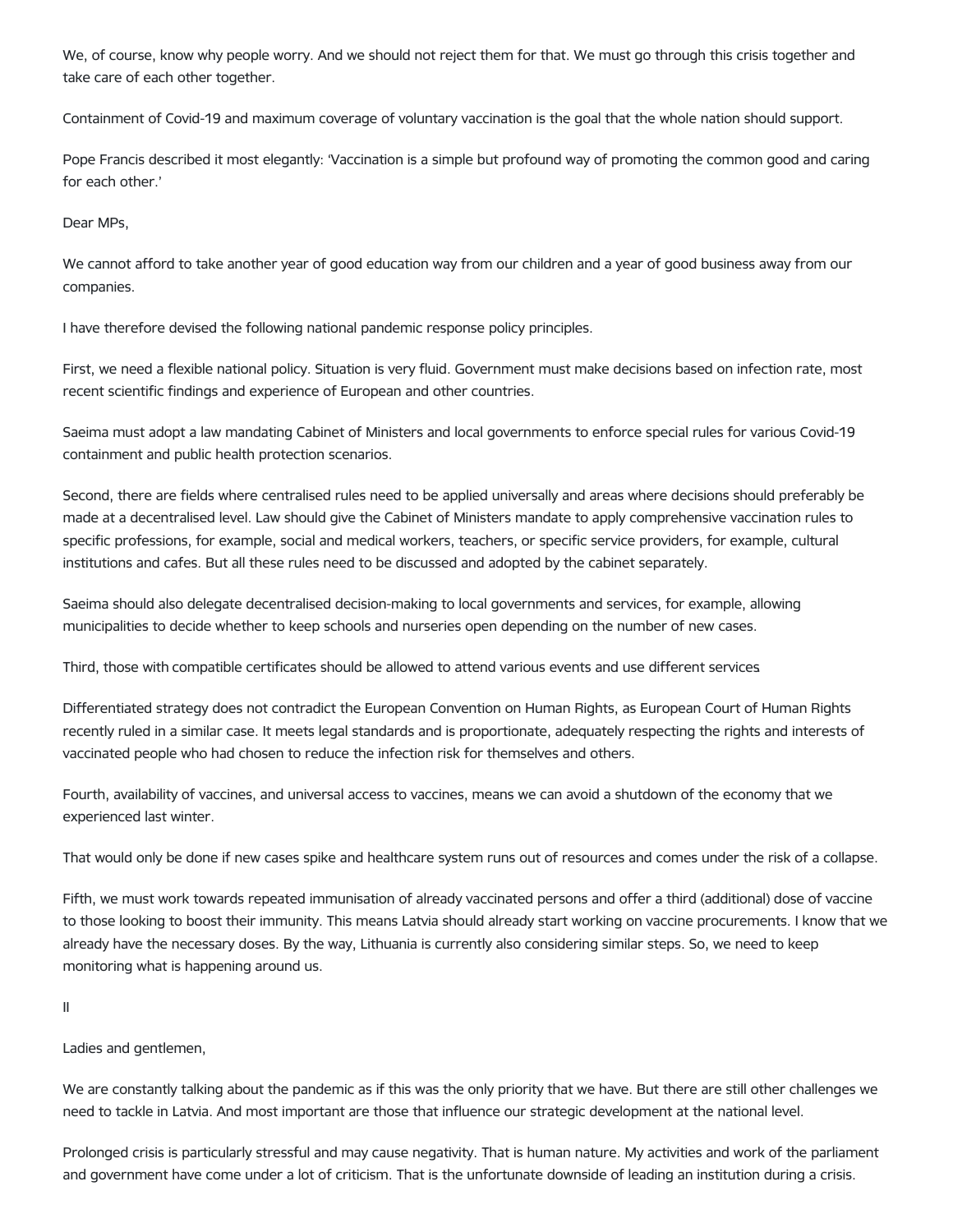That should not overshadow the significant positive long-term effect, which will come from reforms already implemented by the Saeima.

Here are just some of them: overhauling of the financial system, which saved us from a rather sharp economic downturn; regional reform and the Latvian Historical Lands Law, higher education reform, Economic Crimes Court, governance and exit from the advertising market of public service broadcasters, significant judicial efficiency gains (trials are still long, but shorter) and tax reform.

I have expressed my concerns about all of them and have offered my advice on weakness that need to be eliminated, especially in the case of tax reform, which still needs further balancing with regard to part-time employment and lowest-paying jobs.

History will remember those achievements that have the most long-term impact on nation's life and make the Latvian State better.

That is why I urge you, dear MPs, to continue current reforms and lay the groundwork for several other vital reform that will determine our country's long-term future. 12 months is enough to achieve set goals.

III

I want to focus today on two areas that are in urgent need of change. One is Latvia's internal security and the other one is our country's structural backwardness which is becoming an increasing threat.

Dear members of the Saeima,

Global pandemic was a real stress test for our healthcare system. Our Border Force has also faced a similar test recently. Pandemic clearly demonstrated the weaknesses of healthcare management system that have developed over a long time, rendering it incapable of dealing with crisis, whereas Border Guard passed the test with flying colours.

European Union's external border is now under a hybrid attack. It is not a refugee crisis. According to international rules, refugees may apply for asylum from the first safe country they get to. In this case Belarus. They face no threat there - on the contrary, they get tourist visas.

In some cases, based on humanitarian considerations, some of them might get a temporary protection from Latvia.

However, protection of Latvian, EU and NATO external border is paramount. It is our top priority to keep it safe.

We are now forced to reinforce our border with Belarus very fast. Did we really had to wait for a crisis to realise how poorly protected it is?

IV

Internal security should become our multiannual priority. Its strengthening should be supported from this year's national budget.

Let us not wait for another unexpected challenge to hit our interior system.

We have been consistently developing Latvia's external security for a while now according to relevant NATO standards. We have reached a good level, good level, indeed.

Now we need to build our internal security with the same type of consistency – step by step.

Our border patrol guards our border, but is it really fair that they have to buy their own fuel to get to work from home 30 kilometres away?

Firefighters need safe and modern equipment to be able to respond to various emergencies, instead they drive trucks that have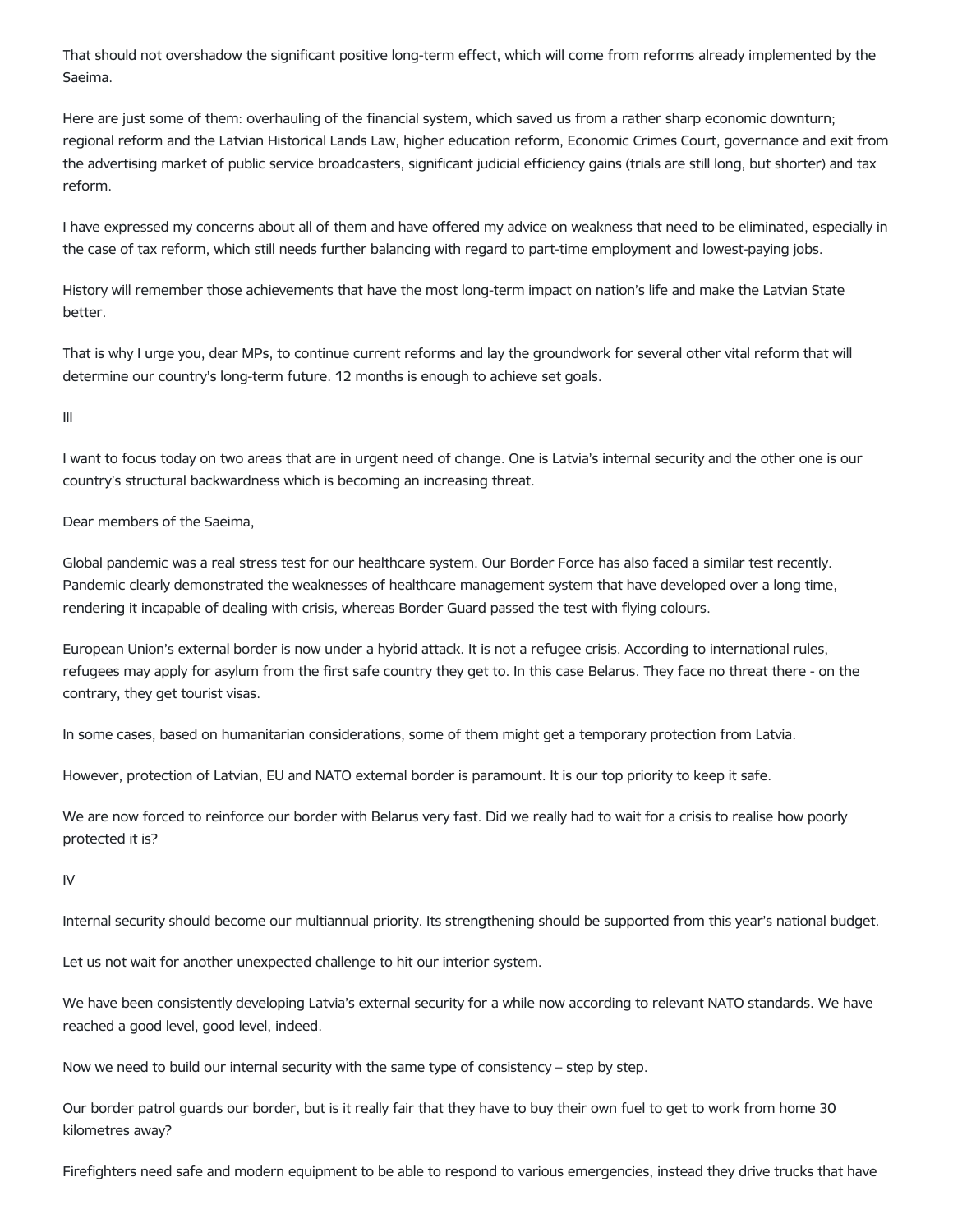been made during the Soviet occupation.

We must lay the foundation for national digital security system, its governance model, and find suitable financial and human resources. Various hostile forces hidden inside and outside Latvia are actively using digital tools to attack us politically and economically.

It is important for Ministry of Interior to start building a well-trained and competent cybercrime unit early on. Now is the time to start – we cannot wait any longer because of hybrid attacks and lack of appropriately trained resources.

Pre-trial investigation procedures are unacceptably slow and poor, and closing of the Police Academy has led to lack of special programmes offering dedicated training for investigating officers and operatives.

Latvia needs a modern training centre for investigators and operatives. I hope we can find the money in this year's budget. It is not an easy task, which can be completed in a matter of months, therefore we need to start working on this multiannual initiative now.

We must also gradually reduce the enormous pay gap between, for example, interior and defence staff.

Interior system has been neglected too long from a budget perspective, and I urge you, dear MPs, to recognise that is must end now.

 $\sqrt{2}$ 

Ladies and gentlemen,

Together we must analyse and solve the problem which is becoming increasingly apparent – Latvia is starting to lag behind.

I am talking about structural backwardness.

Latvian economy is lagging behind Lithuania and Estonia in terms of long-term economic development despite the GDP jump in the last quarter. Usually we ranked second behind Estonia, and we have now fallen behind both Estonia and Lithuania. There are structural reasons for that.

More and more often we find ourselves at the bottom of EU rankings. We have ranked third from the bottom in the European Innovation Scoreboard. We have fourth worst productivity index.

57 % of our residents are digitally illiterate. Compared against the rest of Europe, it can only be called a disaster.

We have the smallest share of information and technology experts in our labour pool. That is not how modern societies work.

And then there is also the huge size of shadow economy that has not diminished. There are also all kinds of administrative hurdles and other business obstacles.

However, let me, dear MPs, focus your attention on the main reason why we are lagging behind. I am talking about the apparent inability of our state to give its residents the most valuable resource of all – good life-long learning opportunities.

Our education, technology and economic policies have lacked coherence. They are not a part of a system where each component contributes to peak performance.

That is why we have structural backwardness in Latvia. Let me repeat: it is becoming more and more apparent. And you need to figure out how to get out of this vicious circle by the end of the year.

I urge you to specifically focus on the following aspects: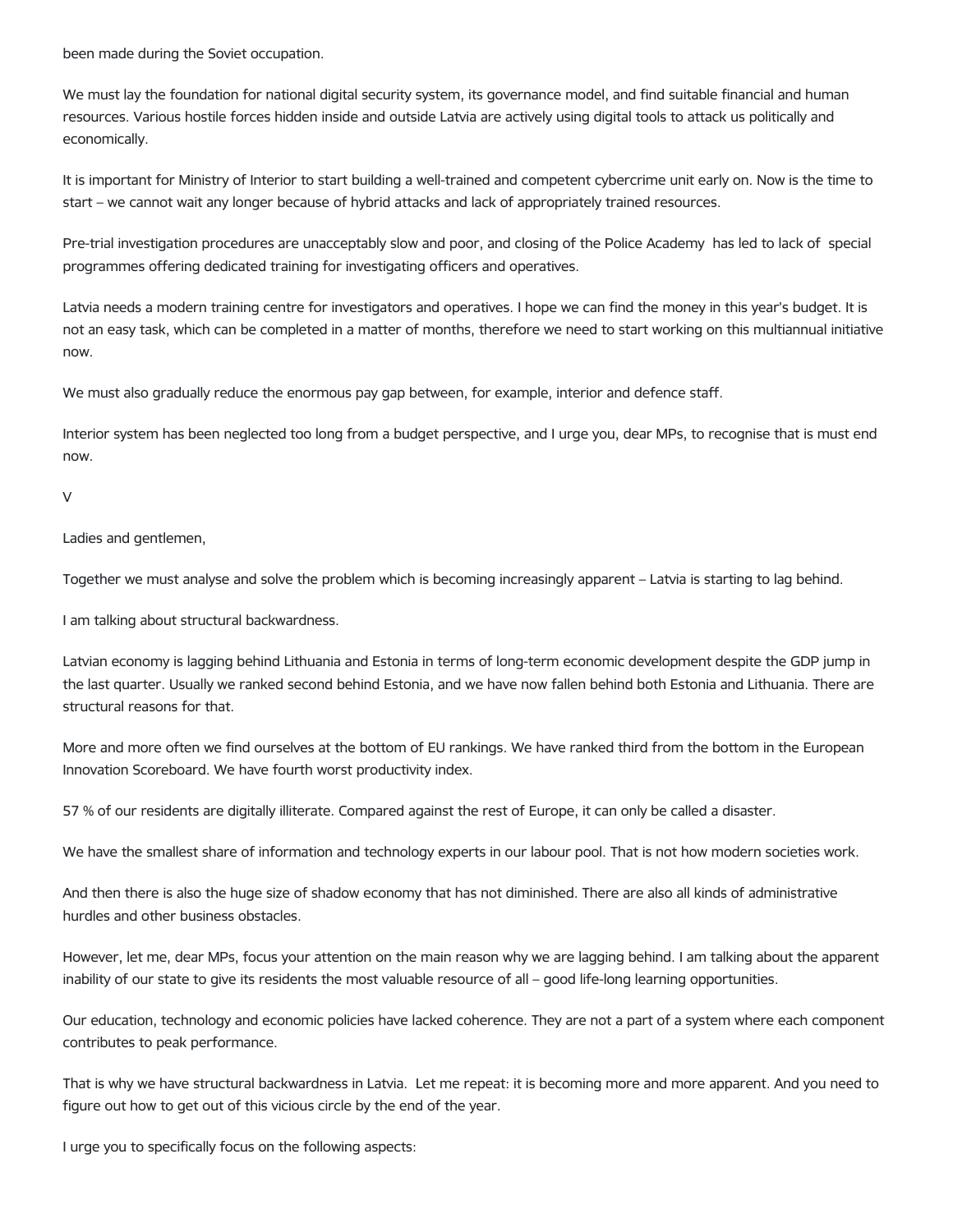First, we must finally complete the long-delayed school network reform. The main goal here is to reduce the enormous knowledge gap between schools. Knowledge should not depend on where child lives or goes to school. Regional reform is one of the solutions, but we need to finalise the transformation. I hope this Saeima can do it before next elections.

Second, we must continue to reform higher education. More targeted use of funding would eliminate fragmentation and bring universities closer to excellence, making them more internationally competitive.

And, thirdly, you need to increase the baseline funding for our science sector next year. It is currently underwhelmingly low. It is three times lower than EU average in terms of share in GDP. Dear colleagues, do you not see the difference between what we want to be and who we really are? It is up to you to handle this key cause of backwardness. You will not solve it this year, but you have to start now.

Insufficient research funding holds back innovation. State-owned enterprises and private firms are hesitant to invest in innovations because of administrative hurdles.

I urge you to focus more attention on obstacles that hold Latvia back from becoming more developed.

Our nation deserves to live in a modern and prosperous country. And their welfare depends mostly on you, dear colleagues.

VI

Ladies and gentlemen,

Let me conclude my speech by briefly mentioning two bills that I will present to the Saeima in the coming days.

First initiative I will hand over contains amendments to the Cabinet Structure Law.

There are several areas in which a closer departmental and cross-cutting coordination between government bodies is indispensable for keeping up with the rapid pace of modern day life. My initiative offers the right tools for boosting cross-sectoral cooperation. Government practices and structure formed in 1922 are no longer efficient in a modern and complex state.

My legal initiative gives next Saeima and next government a possibility to appoint state ministers, politically responsible officials who would coordinate either full-term or shorter length horizontal policy activities. Saeima and Cabinet of Ministers should have such horizontal policy coordinators responsible for particular areas because there is lack of policies (other European countries have specific policies for that), and coordination – somebody who would be in charge of such measures.

The other bill is about party financing. Increased party financing from national budget was the right and politically necessary step. From a public perspective, it is cheaper to have budget-funded parties than corrupt parties. However, it was obvious even before the law came to force that some provisions will need further fine-tuning. My suggestions were discarded back then.

Here is the essence of my legislative initiative. If any parliamentary group in Saeima is disbanded or loses 2/3 of its members, party loses a part of government funding which depends on the number of seats they get. Other parts of funding would remain as they were, especially the base funding, which parties need for recovery. Such reduction would reflect their inability to fulfil their duty towards voters who had given them their votes, as they are no longer capable of influencing national policies without full parliamentary group. Inability to fulfil their voters' mandate means they no longer deserve to be funded from government budget. These rules would boost public trust in party system, which needs to improve.

Dear members of the Saeima,

There is plenty of work ahead of you this year. I hope you will be able to withstand the call of the populist Sirens. People see fake promises right away, remember failed promises, and political upselling will not work.

There are many who are ready to give promises, but we all know from classics that if it sounds too good to be true, then it